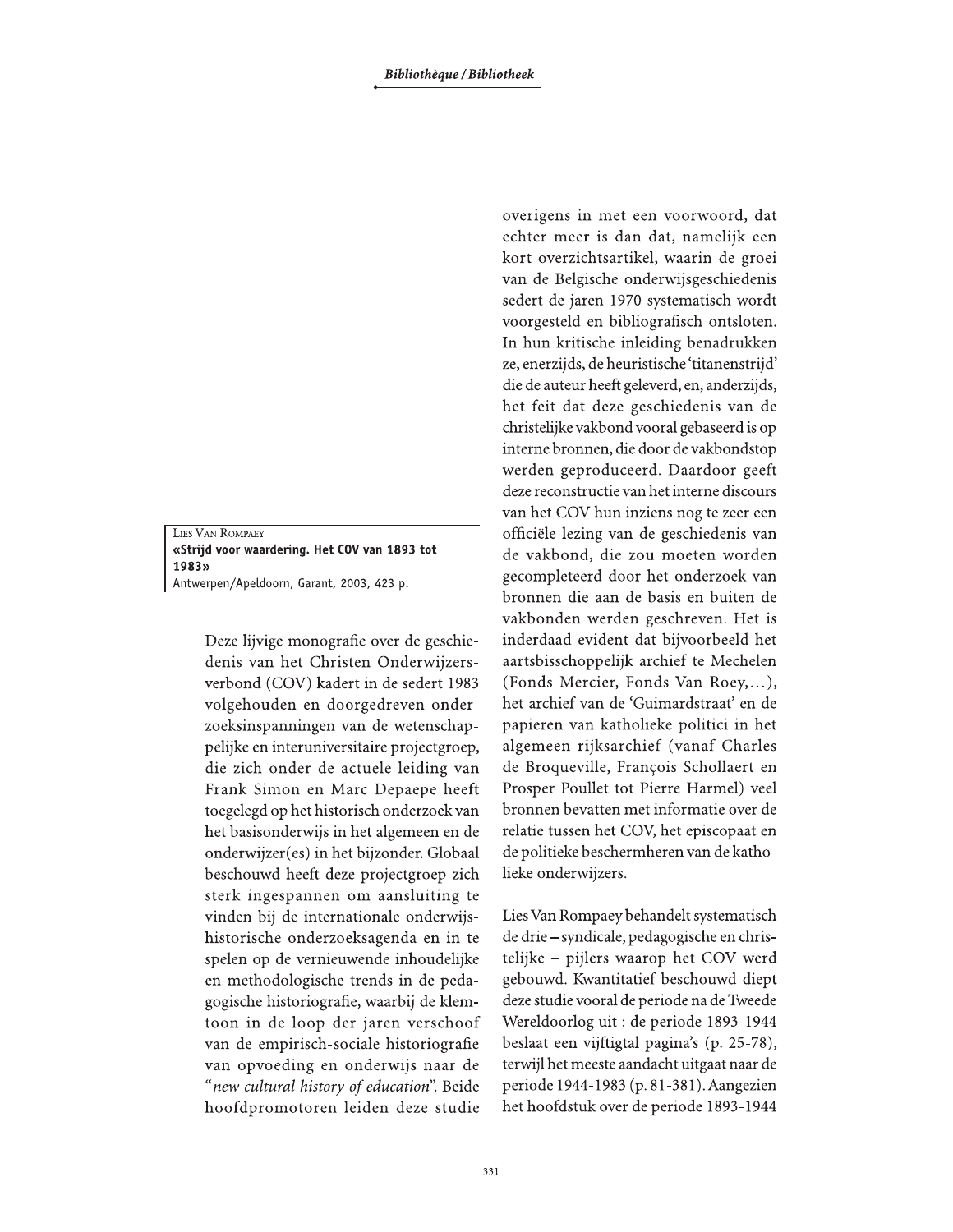een synthese vormt van de bestaande literatuur en dus een beeld geeft van de stand van het onderzoek, komen een aantal leemtes voor en blijven een aantal verbanden bedekt. Zo wijst de auteur op de relatie tussen het christelijk onderwijzerssyndicalisme en het Daensisme. In dat verband wil ik erop wijzen dat kardinaal Mercier zich na zijn aantreden als aartsbisschop in 1906 onmiddellijk heeft ingespannen om tegemoet te komen aan de verzuchtingen van "zijn" leerkrachten inzake materiële lotsverbetering en de katholieke regering onder sterke druk heeft gezet om werk te maken van de lagere schoolwethervorming. Dat heeft onder meer te maken met zijn streven om de katholieke onderwijzer uit het vaarwater van de zich radicaliserende christendemocratie te houden en hun loyaliteit aan de gevestigde katholieke orde te verzekeren. Als uiting van radicale christendemocratie dient het Daensisme overigens als een variant van sociaal modernisme te worden geduid. In de periode voor de Eerste Wereldoorlog maakte de katholieke kerk immers een bijzonder diepe crisis van het traditionele, katholieke betekenissysteem door. Na de veroordeling van het modernisme in 1907 (encycliek Pascendi) door Pius X werd de rol van het katholiek onderwijs en van de leerkrachten nog sterker gerelateerd aan hun functie als overdragers van de katholieke orthodoxie. Meer zelfs, de eucharistische 'revolutie', die Pius X met zijn eucharistische decreten uit de jaren 1905-1910 (frequente communie, vervroeging van de kindercommunie van ca. 12 naar 7 jaar) inluidde, hield in dat de onderwijzer(es) een nog belangrijkere taak kreeg toebedeeld in de ondersteuning van de parochiale clerus bij de promotie van die christocentrische, religieuze kinder-

cultuur. En die moest de toekomstige generaties uiteraard behoeden tegen de infectie van een moderne ketterij als het modernisme. De auteur verwijst wel naar Merciers toespraak op de onderwijzersretraite van 1909 – waarop hij de rol van de onderwijzers als "rechterarm" van de pastoors benadrukte (p. 41) – maar de context waarin de kardinaal dat statement aflegde en de onderwijzers het Christusarchetype van 'de Grote Onderwijzer van Nazareth' voorhield, blijft dus onderbelicht. 1909 is immers ook het jaar waarin het Katholiek Congres van Mechelen niet alleen de school(subsidie) gelijkheid als politieke topprioriteit op de katholieke regeringsagenda plaatste, maar ook een omvattend religieus-educatief offensief inzette. Een ander voorbeeld kan de nood aan een meer uitgewerkte religieushistorische contextualisering illustreren.

Na de Tweede Wereldoorlog poogde de proost de religieuze beleving in het COV te hernieuwen, hetgeen zich onder meer uitte in het opzetten en ontwikkelen van een traditie van (devote) reizen. Die COV-initiatieven hadden ook kunnen gerelateerd worden aan de globale en systematische poging van de kerk om het fenomeen van het doorbrekende massatoerisme in religieuze banen te leiden via het opzetten van nieuwe, gespecialiseerde zuilinitiatieven. De auteur brengt een massa interessante gegevens aan. Zeer revelerend is bijvoorbeeld dat het COV in zijn ledentijdschrift Christene School een tribune gaf aan de katholieke Leuvense moraaltheoloog Louis Janssens om doctrinaire kritiek te uiten op Pierre Harmels Senaatsrede van maart 1952. Diens voorstellen om technische scholen met gemengd (levensbeschouwelijk pluralis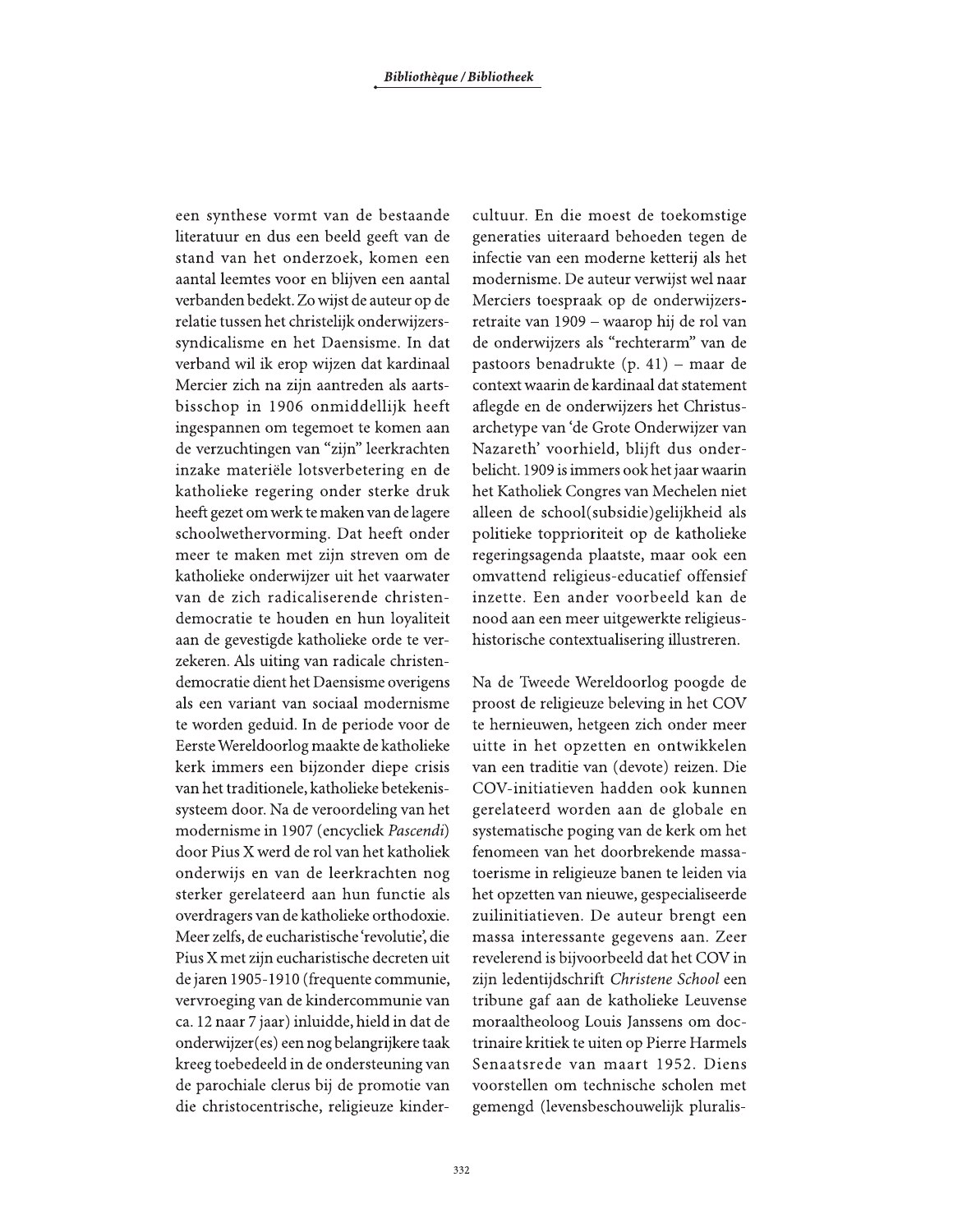tisch) beheer op te richten, botste in het COV op gewetensbezwaren en een radicaal neen. De auteur had Harmels standpunten, waarvan ze het innoverende karakter benadrukt, nog explicieter aan de filosofische en politiek-ideologische vernieuwing langs christelijke zijde kunnen relateren. Treft de auteur een concept als 'christelijk humanisme' in COV-bronnen uit 1952 (p. 164) aan, dan vergt dat toch ook enige contextualisering ter duiding van de draagwijdte ervan. Globaal beschouwd zijn het precies de ingrijpende religieuze evoluties - van (anti)modernisme en integraal-katholiek contralaïciseringsoffensief onder Pius X via Katholieke Actie en Eucharistische Kruistocht tot Vaticanum II naar 'postreligieus' christendom - die meer hadden kunnen worden uitgediept, teneinde de evolutie van de christelijke pijler van het COV en van de religieus-educatieve rol van de onderwijzer doorheen die lange periode sterker te belichten.

Maar Lies Van Rompaey legt zeer goed de sociaal-politieke netwerking en pressieactiviteiten van de COV-top bloot in de hoofdstukken over de schoolpolitieke besluitvorming na 1945. Haar studie vormt dan ook zowel een bijdrage tot de geschiedenis van het fenomeen van de drukkingsgroepen en de 'consultatieve' democratie die in België zo sterk ontwikkeld is. Ze had haar analyses en reconstructies echter ook op een meer politieksociologisch niveau kunnen tillen door de literatuur over collectieve actie en pressiegroepen in het bijzonder te consulteren. Ook in eigen land is er sedert Yvo Nuyens' Pressiegroepen in België (1965) toch heel wat over dat fenomeen gepubliceerd. Zo had de auteur het scala van actiemiddelen

van het COV bijvoorbeeld typologisch - van discreet politiek lobbywerk tot deelname aan politieke massabetogingen (1955, 1958) en staking (1978) – kunnen analyseren. Een actiemiddel dat het COV in het kader van de schoolstrijd mee aanwendde - de boycot van het schoolsparen - sneed, zo stelt de auteur vast, ook in het eigen vlees van de christelijke leerkrachten, die daardoor moeilijker aan een goedkope hypothecaire lening raakten. Gelet op de optie van de auteur om zich qua bronnenonderzoek toe te spitsen op de naoorlogse periode is het logisch dat de fasen van de lagere schoolwethervorming (1895-1914) minder uitgewerkt zijn. Het inhoudelijk bijzonder verrassend en innovatief wetsvoorstel van Arthur Verhaegen (p. 48-49), dat in 1902 werd gelanceerd, had echter meer aandacht verdiend, te meer daar Verhaegen het meermaals opnieuw bovenhaalde in de jaren voor de Eerste Wereldoorlog. Dat voorstel strekte immers tot veel meer dan alleen maar een loonsubsidiehervorming. Als poging tot 'nationale' pacificatie van de schoolstrijd contrasteerde het immers zeer sterk met de katholieke en antiklerikale 'partijwetten' die in de periode werden voorgesteld. Het schoolcompromis van 1937 (p. 73) is inderdaad wel een stap in de richting van het Schoolpact maar de eerste (schoolpolitieke) aanzet(ten) tot de pacificatiedemocratie mogen dus heel wat eerder worden gesitueerd. De tijdelijke loonsupplementen van 1911 en de pensioenwet van 1912 (p. 49) moeten ook worden geinterpreteerd als tegemoetkomingen van de katholieke regering de Broqueville, die na de val van de regering Schollaert (juni 1911) zich van de electorale steun van de katholieke onderwijzers - als 'grands électeurs' -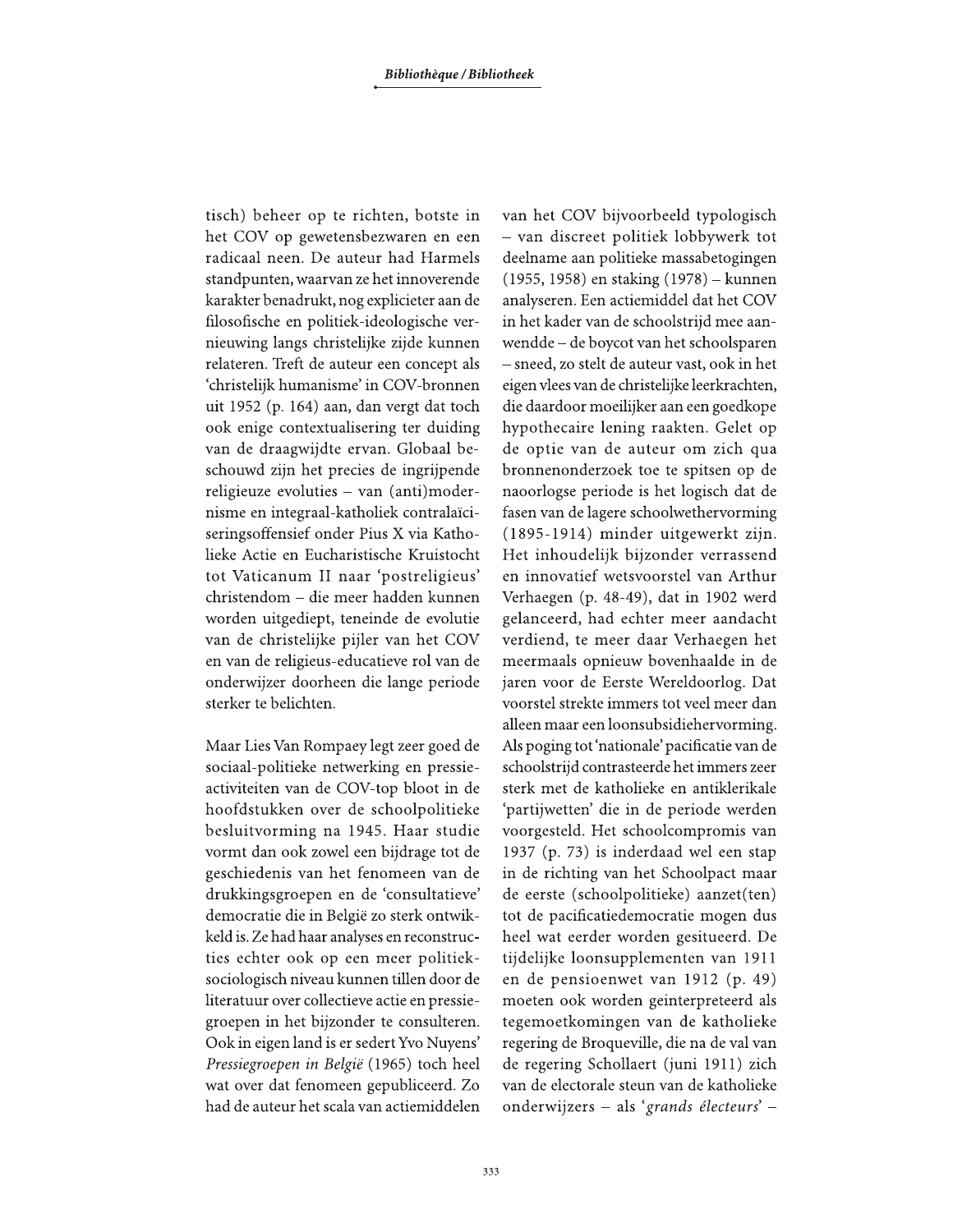wilde verzekeren in de aanloop naar de cruciale verkiezingen van juni 1912. Op de politieke ruil tussen de verhoging van de vrije onderwijzersloonsubsidies (wet van 13 november 1919) en de invoering van het algemeen enkelvoudig stemrecht had de auteur ook wel kunnen wijzen. Maar dat de COV-topfiguren vanaf de beginperiode met C. De Bruyne ten tijde van minister Prosper Poullet en met F. Valvekens ten tijde van de schoolstrijd 1950-1958 en nadien zich bijvoorbeeld als gedreven en efficiënte lobbyisten deden gelden, toont de auteur duidelijk aan. Uiteraard schakelde het COV zich actief in in de structuren van het tripartiet sociaal overleg na het Sociaal Pact van 1944. Het ijveren voor de oprichting van paritaire organen (p. 116) in de naoorlogse jaren reikt echter veel verder in de tijd terug. Het is evident dat het COV voor de Eerste Wereldoorlog reeds streefde naar een grotere bescherming van zijn leden ten opzichte van de willekeur van lokale schoolcomités. Dat het COV van de oprichting van het Katholiek Schoolverbond (1907) gebruik maakte om te pogen een soort sociaal overlegsysteem (COV, episcopaat als bemiddelaar, inrichtende machten) tot stand te brengen kan ik uit eigen onderzoek beamen.

De bij wijlen zeer scherpe spanningen tussen het COV en de opeenvolgende onderwijsministers – van welke signatuur ook - worden tot op het bot blootgelegd. Voor de studie van de rol van de onderwijspolitieke drukkingsgroepen levert de auteur schitterende voorbeelden van politiek-administratieve netwerking en informatievergaring. Het COV kon blijkbaar rekenen op de discrete, informele medewerking van ambtenaren op het onderwijsdepartement. Die hulp kon het COV overigens zowel mobiliseren om epuratiedossiers naar zijn kantoren te "smokkelen" (!) (p. 103) als om informatie via de dactylografen van het departement te verkrijgen over de voorbereiding van de loonaanpassingen (periode Harmel, p. 158) of zelfs het wetsontwerp van Léo Collard (p. 183), waarvan het COV de gestencilde versie zonder medeweten van de minister en zijn kabinet in handen kreeg! In 1953 kreeg de 'geheime politie' (!) van het COV een ontwerp-circulaire in handen, zodat de COV-belangen tijdig konden worden veilig gesteld (p. 171). Wie het fenomeen van ministeriële kabinetten bestudeert als onderdeel van de uitvoerende macht in België, vindt hier bijzonder relevante voorbeelden...

Uit de gebruikte bronnen kon de auteur vooral de relatie tussen het COV en de ministers van onderwijs blootleggen. De relaties van het COV met, enerzijds, het episcopaat, en, anderzijds, de 'Guimardstraat' komen minder uit de verf. Nochtans konden de spanningen tussen het COV en het in 1907 opgerichte Katholiek Schoolverbond (de voorloper van wat zou uitgroeien tot de 'Guimardstraat', met kanunnik Temmerman als eerste secretarisgeneraal) voor de Eerste Wereldoorlog al hoog oplopen. De schoolstrijd werd als levensbeschouwelijk conflict (klerikaalantiklerikaal) bijgevolg recurrent of zelfs permanent doorkruist door de tegenstelling tussen werknemers- en werkgeversbelangen binnen het vrij katholiek onderwijs. Dat het episcopaat en de kardinaal in dit licht vanaf den beginne een belangrijke mediërende rol hebben gespeeld, is evident. In de bepaling van de verhouding van het COV tegenover het ACV – autonomie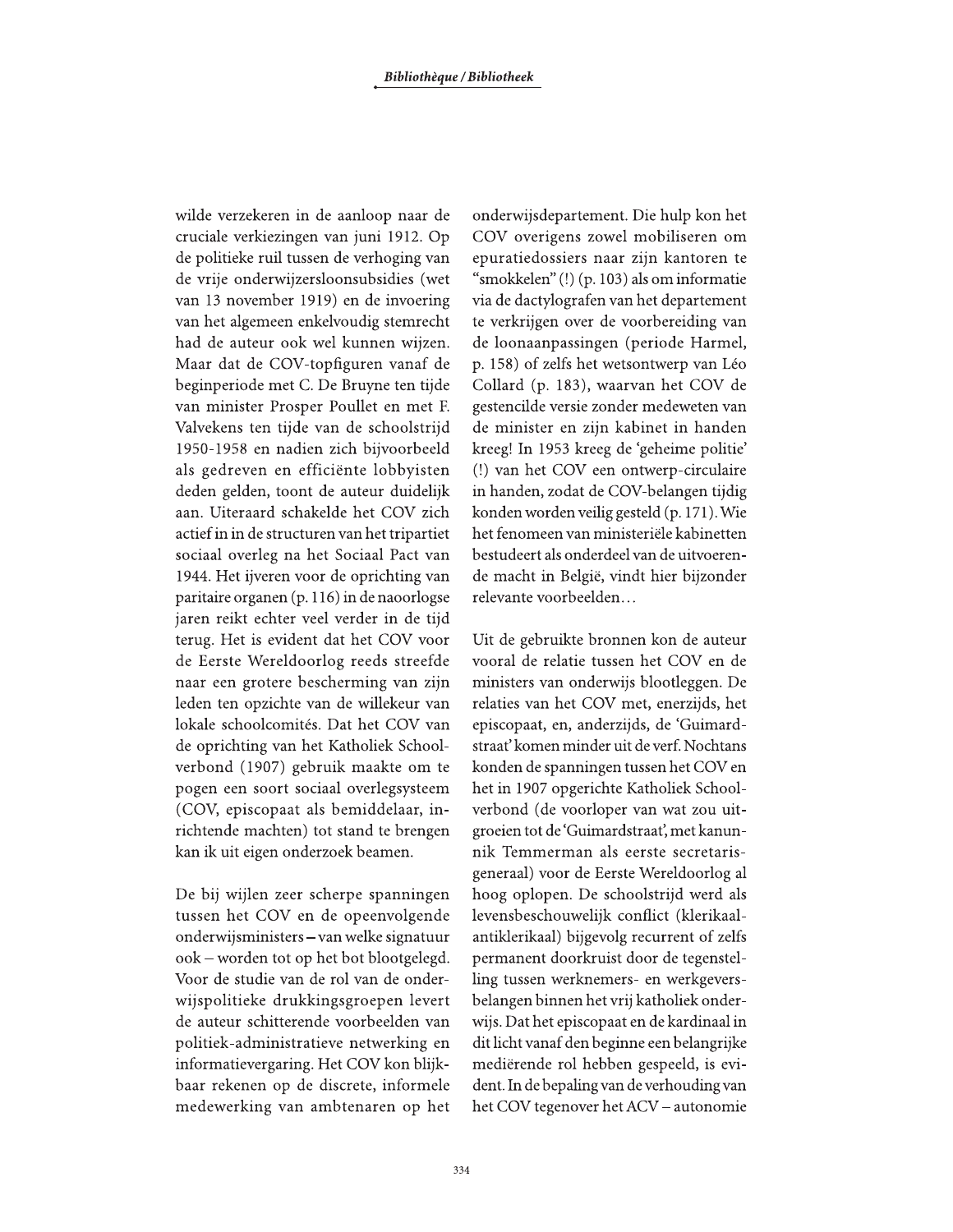of integratie – hebben Mercier en Van Roey bijvoorbeeld hun zeg gehad. Dat het COV als organisatie buiten de Nieuwe Orde is gebleven, dankt het aan het verbod van Van Roey om zich aan te sluiten bij de Unie van Hand- en Geestesarbeiders (p. 75). In dit verband rijst echter de vraag of de toetreding van kloosteronderwijzeressen tot het COV (p. 77) geen bewuste strategie van de kerk was om het COV ook van binnen uit te versterken en een dam tegen de Nieuwe Orde op te werpen. Voor een meer systematische reconstructie van de relatie tussen het episcopaat en de COV-leiding dient het aartsbisschoppelijk archief echter te worden onderzocht. De permanente bekommernis van bijvoorbeeld Mercier voor de materiële lotsverbetering, de pedagogische vervolmaking en de permanente religieuze vorming van de katholieke leerkrachten staat buiten kijf.

Lies Van Rompaey geeft ook een duidelijk beeld van de periodiek terugkerende generatieconflicten (jaren 1930) en de interne machtsstrijd voor en na 1945. Soms werden die interne verhoudingen, zoals in het geval van A. Van den Berghe, ook doorkruist door de principiële vraag of de functie van COV-voorzitter wel met een politiek, parlementair mandaat verenigbaar was. De relatie tussen het  $COV - in$  principe niet gebonden aan de CVP - en de nationale CVP-politici (parlements- en regeringsleden) komt uiteraard ook aan bod. Onderzoek van hun persoonlijke papieren zal de studie van Van Rompaey in de toekomst zeker nog kunnen aanvullen en preciseren. Het COV formuleerde meer dan eens harde kritiek op de CVP en dat niet alleen op onderwijspolitiek vlak, wanneer de COV-eisen niet onverkort of te traag werden ingewilligd. In zijn sociaal-politiek taalgebruik en vertoog stelde het COV zich frequent als een strenge schoolmeester op die de regeringsverklaring van Gaston Eyskens (p. 114) bijvoorbeeld een "mat stuk" noemt. Van Rompaey toont immers aan dat het COV de homogeen-katholieke regering (1950-1954) aanporde om het meerderheidsbeginsel tegen de antiklerikale oppositie in door te drukken en toe te passen en dat Pierre Harmel en andere ministers ook tegen openlijke verwijten weerstand moesten bieden. In 1950 had eerste minister Joseph Pholien het COV al eens op het matje geroepen en zelfs verweten de regeringsstabiliteit in gevaar te brengen (p. 147). Maar ook in de Koningskwestie stelde het COV (vooral de Vlaamse vleugel dan) zich resoluter dan de CVP en het ACV op aan de zijde van Leopold III (p. 86-89). Die onwrikbare leopoldistische trouw contrasteert uiteraard met de opstelling van de socialistische onderwijzersbond. Over meer dan een kwestie zou de lezer echter willen weten welk standpunt de socialistische en liberale leerkrachten innamen. De loyaliteit van het COV aan kerk, dynastie en orde vormt ook een traditie, die de auteur ook met tal van voorbeelden in de periode vanaf 1893 had kunnen illustreren. Profileerde de katholieke onderwijzer zich immers in de jaren voor 1914 als tegenpool van de socialistische en anarchistische onderwijzers-'agitatoren'? Ook na de Oktoberrevolutie van 1917 en de politieke democratiseringsgolf na de Eerste Wereldoorlog wierpen de christelijke leerkrachten zich op als steunpilaar van troon, altaar en orde. Wat de politieke actie van het COV en de katholieke onderwijzer in het algemeen betreft, had de auteur toch moeten ingaan op de regels die terzake via ministeriële circu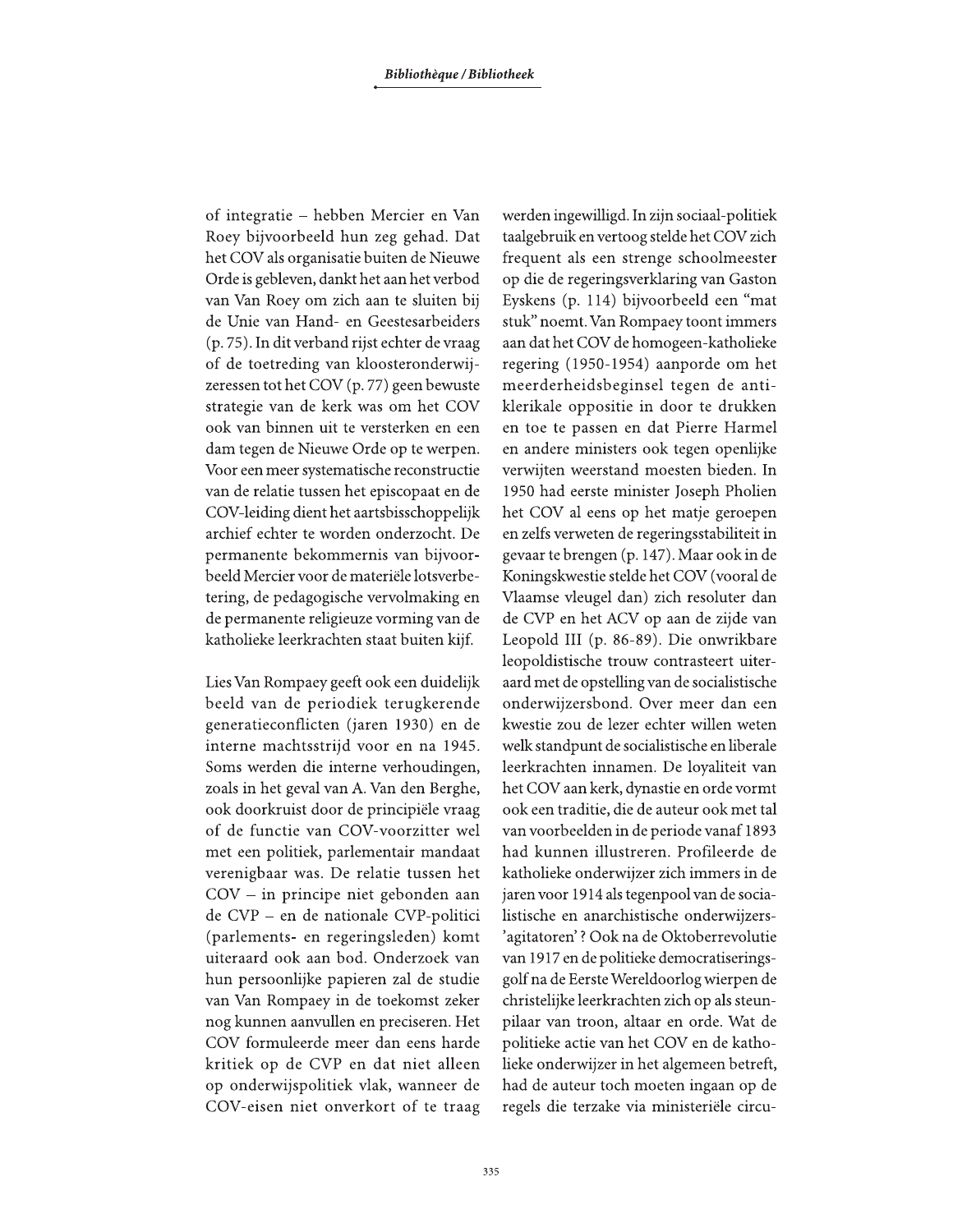laires bijvoorbeeld werden afgekondigd. Dat politiek engagement vormde immers over heel die lange periode een thema dat meer dan eens aanleiding gaf tot debatten in het parlement en de pers, dus zeker niet alleen ten tijde van de Koningskwestie en de verkiezingen van 1950 (p. 94). De 'COV-putch' (p. 122) bij de lijstvorming in 1946 ten gunste van A. Van den Berghe illustreert welke impact de katholieke leerkrachten binnen de zuil konden hebben. Deed het COV die invloed tijdens het interbellum ook al gelden bij de promotie van politici zoals Hendrik Marck en Hendrik Heyman (die het van onderwijzer tot minister schopte) ? Zeer relevant is ook het hoofdstuk over de rol van het COV in de repressie en epuratie. Wel vraagt men zich af welke omvang de interne zuivering in het katholiek onderwijs had (p. 96) en blijft het onduidelijk hoeveel COV-ers in de collaboratie dan wel in het verzet actief zijn geweest (p. 98-101). De lezer vraagt zich ook af of er echt geen informatie te vinden is over de houding van het COV en zijn leden ten opzichte van de Joden tijdens de Tweede Wereldoorlog. Welke impact beide wereldoorlogen overigens hadden op de rol(her) definitie van de leerkrachten, is een vraag waar de auteur spijtig genoeg niet op ingaat.

De auteur behandelt wel de rol van het COV in de toenemende pedagogische professionalisering, maar de krachtlijnen van het globale verwetenschappelijkingsproces van het (lager) onderwijs had meer kunnen worden uitgediept. In dit licht wijst ze wel op de statusverlaging en toenemende loonfrustraties van de lagere schoolleerkrachten ten gevolge van de democratisering van het middelbaar en

de expansie van het technisch onderwijs. In zijn strijd om het behoud van de vierde graad (p. 163 e.v.) toonde het COV zich door corporatistische belangenreflexen geconditioneerd tegen vernieuwing. De evolutie van het COV van syndicale beweging tot sociaal-politieke 'technostructuur' blijkt ook uit deze studie. Valvekens, die meermaals interne weerstand ondervond omwille van zijn weinig democratische bestuursmethode, kon zich juist als 'technocraat' doen gelden. Van COV-figuren zoals Valvekens en Donse worden overigens zeer levendige portretten geschilderd. Wat de interne organisatie betreft, legt de auteur de vinger op het feit dat het COV-bestuur zeer lang een louter mannelijke aangelegenheid was, hoewel er sedert de beginperiode meer dan 50% onderwijzeressen actief waren. Verschilt het COV wat die genderverhouding betreft van andere syndicale organisaties ? De auteur schetst overigens op prangende wijze (p. 232-e.v.) hoezeer de lekenonderwijzeressen hebben moeten strijden om huwelijk en werk te mogen combineren. Interessant zijn ook de andere interne tegenstellingen die de auteur blootlegt, zoals de occasionele of recurrente belangenconflicten tussen de stedelijke en de rurale, de gemeentelijke en de vrije onderwijzers ten gevolge van de loonbaremaverschillen van deze categorieën leerkrachten. Dat stedelijke onderwijzersbonden, zoals te Antwerpen, een coalitie vormden over de levensbeschouwelijke grenzen heen om front te vormen tegen de concurrentiële eisen van de "ruralen", is ook een bijzonder relevant gegeven. Deed dit fenomeen zich ook al tijdens het interbellum voor en vormde het Antwerpse schoolcompromis van 1921 daarin een factor?